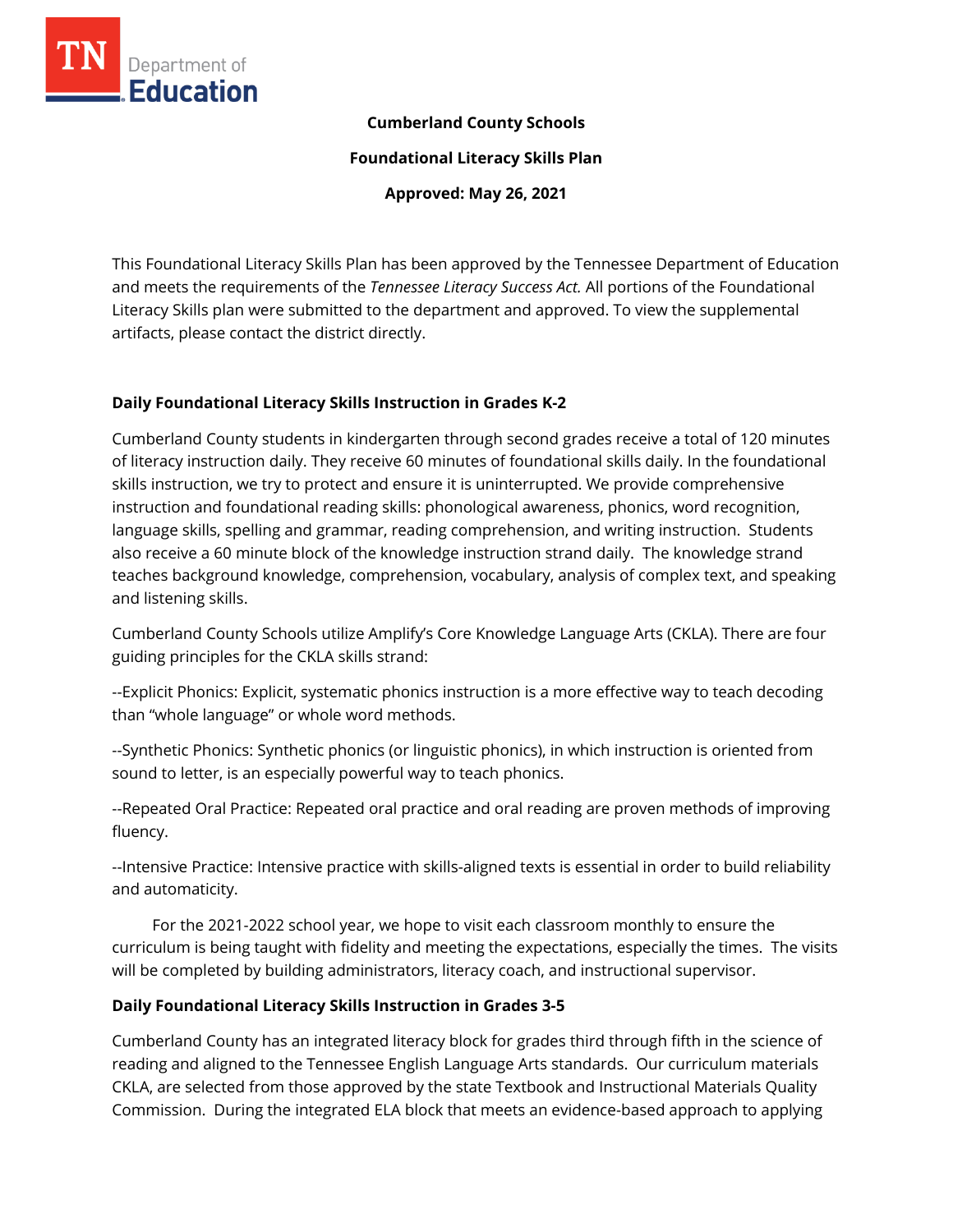foundational skills within daily lessons, our students receive a total of at least 80-90 minutes of ELA instruction each day. Although the daily schedule is not the same each day, all daily instruction includes components for knowledge-building (to build and improve the ability to comprehend complex texts and apply that knowledge as they listen, read, write, think, and speak) for about 60 minutes per day and foundational skills instruction that includes fluency, grammar, morphology, spelling, and writing for at least 30 minutes per day. Our adopted curriculum also engages students in work around fluency, vocabulary, and comprehension skills and are not taught in isolation, but are embedded within the lesson to ensure continuity, cohesion, and connection.

A daily lesson sequence in grades 3-5 CKLA may include briefly activating prior knowledge and reading independently and/or aloud in partners or whole group. After the daily read aloud (or independent reading in on-grade level, complex text), the student may summarize the content (through a think-pair-share model), unpack the most essential vocabulary ("word work"), respond to a series of scaffolded questions with both discussion and writing and write a response to an inferential question that requires students to use evidence from the text to support their answer. Students also receive vocabulary instruction where teachers provide explicit support for vocabulary needed to access the complex text. In some lessons, the students may study the root words to understand how they can use parts of words to determine meaning. Students use their word knowledge as they engage in group discussion and writing activities. Therefore, foundational skills instruction is embedded in all aspects of the 90-minute block and dedicated to developing students' holistic literacy approach to fluency, vocabulary, and comprehension coherently as recommended by research.

 For the 2021-2022 school year, we hope to visit each classroom monthly to ensure the curriculum is being taught with fidelity and meeting the expectations, especially the times. The visits will be completed by building administrators, literacy coach, and instructional supervisor.

# **Approved Instructional Materials for Grades K-2**

Amplify - K-5 Core Knowledge Language Arts

## **Approved Instructional Materials for Grades 3-5**

Amplify - K-5 Core Knowledge Language Arts

# **Universal Reading Screener for Grades K-5. This screener complies with RTI<sup>2</sup>and Say Dyslexia requirements.**

STAR Early Literacy (grades kindergarten and first grade) and Easy CBM STAR Literacy (grades second through eight) and Easy CBM

In the fall, students are given a universal screener (STAR Early Literacy grades kindergarten and first, STAR Literacy grades second through eight) to determine which students have a significant reading deficiency or are "at-risk". Our response to intervention and instruction (RTI2) coordinators and classroom teachers review universal screener data to determine which students score between the 0-25th percentile. Those students demonstrating need are classified as in need of Tier II or Tier III instruction. Students classified as Tier II or Tier III are given a diagnostic assessment to determine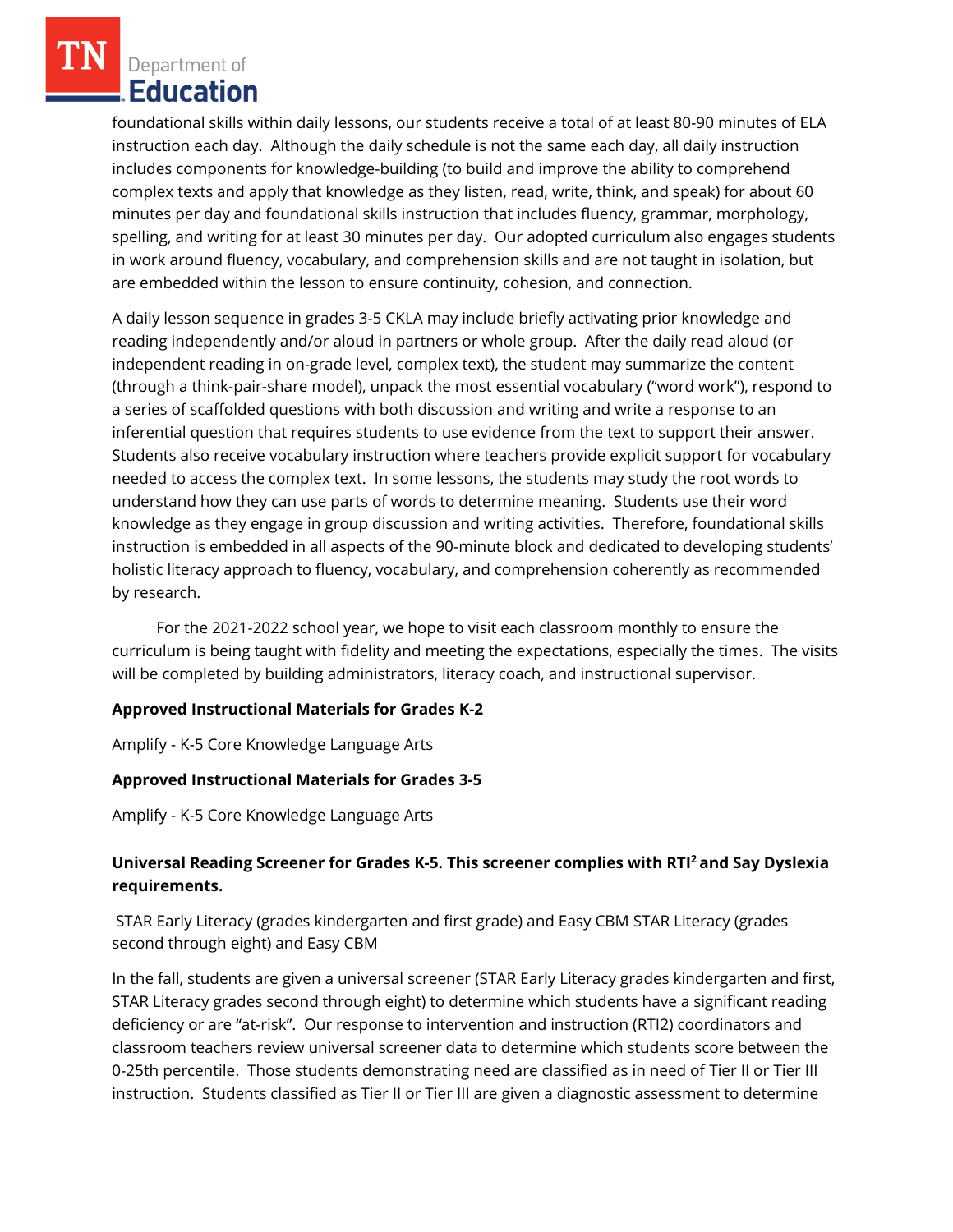specific deficits in order to best assign students to a small group with an intervention that will narrow skill gaps. Students receive daily, small-group intervention for at least 45 minutes in their area of greatest deficit.

Our students receive explicit instruction in their areas of deficit in small groups using researchbased materials and strategies. Any student in kindergarten through second grade with identified deficits in Basic Reading or Fluency, are given an additional screener to identify any possible characteristics of Dyslexia. Students who do demonstrate those characteristics receive intensive intervention as outlined in the Say Dyslexia Law using programs that meet the law's requirements. Our district notifies families of students who demonstrate characteristics of dyslexia. Families are notified of the specific intervention used to support their students

## .**Intervention Structure and Supports**

We have research-based options for reading intervention support available to our students who are "at-risk" and/or who have been identified with a significant reading deficiency. Our recently adopted ELA curriculum, CKLA, contains an assessment and remediation guide in which teachers can find activities that directly address targeted skill gaps. They can tailor this to the needs of their RTI2 group of students. If that intervention is not proving to be effective, more comprehensive, strategic interventions (such as Lexia and Wilson Reading, Fundations, Fast ForWord) become an option. Data teams meet monthly to determine if a change in the intervention is warranted. The data team also looks at other variables (attendance, behavior, engagement) as part of the decision-making process before a change is made to the programming or provider.

Intervention takes place daily during a grade-level time in the master schedule just for RTI2. When students are in their RTI2 groups, they work on activities and assignments that make them stronger in that skill. For example, students who need instruction in comprehension may read a new text and answer scaffolded questions, all related to the knowledge-building unit they are studying in Tier I instruction.

Additional Information about the CKLA Assessment & Remediation Guide (ARG): The Assessment and Remediation Guide provides multiple additional resources for teachers to use as they support students on their path to mastery of grade-level foundational skills:

--Sample lessons: Samples of lessons are provided, as well as lesson templates to guide the planning to build lessons that fit the specific needs of individual students or small groups.

--Word/Chaining List: The ARG includes word lists and chaining lists that teachers can plan into a lesson for students to use for practicing the mastery of the letter sound correspondences identified as weaknesses.

--Activities for Reteaching: The ARG includes activities to be used for reteaching. All of these activities are engaging and designed to be teacher-facilitated. Though there are worksheets for some activities to support structuring instruction, the focus is to provide students with ongoing support and feedback.

--Games for Reinforcement: The ARG includes games for reinforcement. The games are designed to help students apply and practice targeted skills.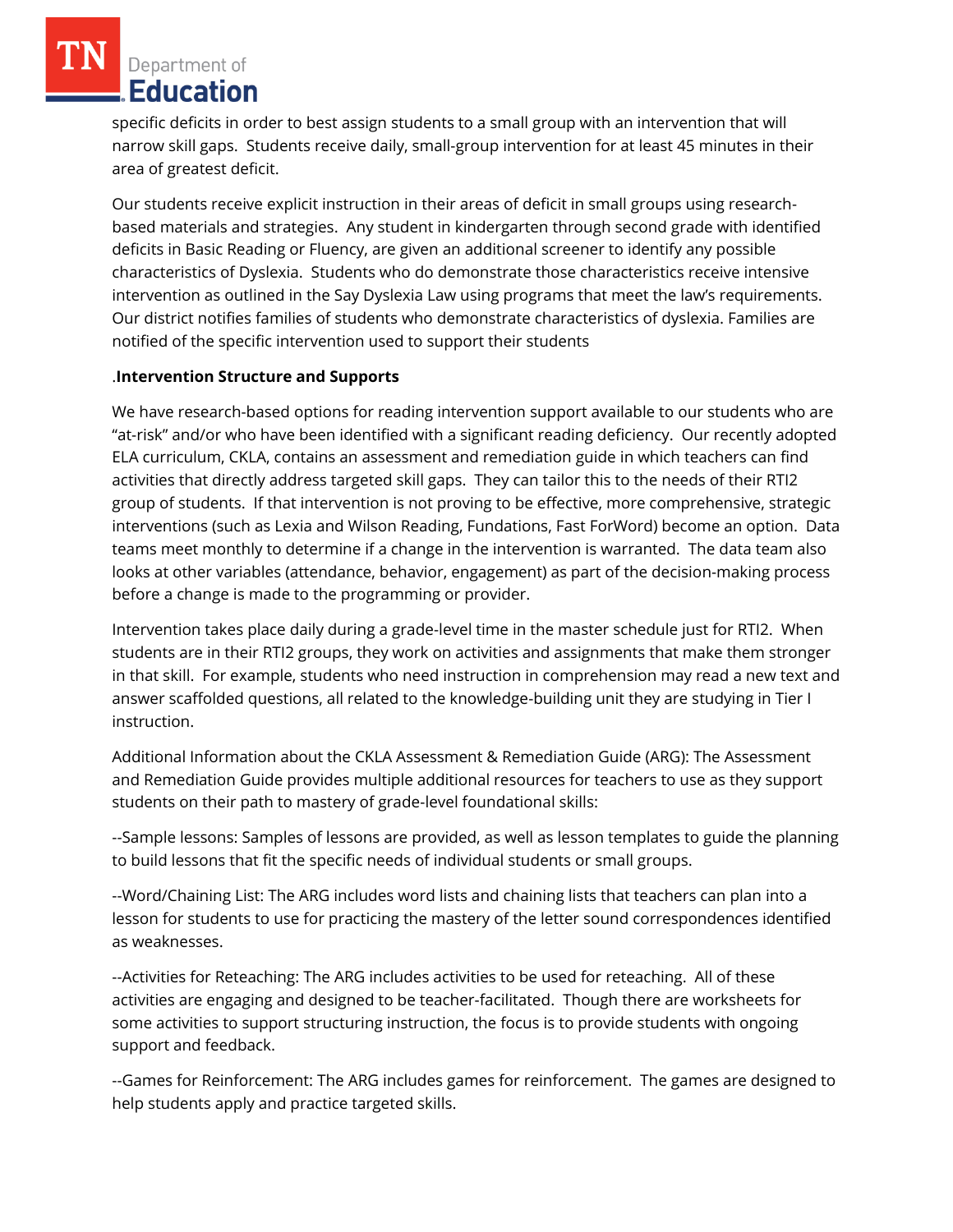--Progress Monitoring Assessments: Resources for progress monitoring are included in the foundational skill strand. The data generated by these assessments can guide and inform instruction for individual student progress. Placement and Student Performance assessments are provided in Teacher Guides. To supplement these, the ARG provides progress monitoring assessments specific to each skill teachers may be targeting for remediation. These assessments can be used diagnostically to inform instruction and systematically to contribute a record of student progress.

# **Parent Notification Plan/Home Literacy Reports**

After the initial universal screener is given at the beginning of the school year, a Tier Enrollment Letter is sent home for students in grades kindergarten through eight identified as having a significant reading deficiency or "at-risk" for a significant reading deficiency. With the Tier Enrollment Letter a copy of the students report from the STAR screener is sent as well as the child's intervention plan. After each data team meeting, parents are sent a RTI2 Progress Letter and the child's progress report. Reports will be sent home after each screener (all three times) for grades kindergarten through eight. Adjustments will be made as needed throughout the school year based on student progress. For the 2021-2022 school year, Cumberland County Schools will develop a Parent's Guide to Understanding the STAR report to accompany the Tier Enrollment Letter and Intervention Plan. The guide will assist parents in understanding what the report means in parentfriendly language.

At the beginning of the 2021-2022 school year, Director Ina Maxwell will address in her welcome to the new school year letter, the importance of reading proficiency by the end of 3rd grade. Cumberland County Schools has and will continue to send home screening reports from each universal screener to assist all parents, especially in grade kindergarten through second to monitor their student's progress of proficiency by the end of 3rd grade. In the past many schools have had reading/literacy activities to promote the importance of reading. For the 2021-2022 school year, schools will have a literacy corner on their individual school websites to provide no-cost reading activities to families to support their child at home. Activities will be changed monthly. We hope to be able to invite families back into the school for reading/literacy activities in the 2021-2022 school year.

# **Professional Development Plan**

Teachers in our district will participate in the free and optional Reading 360 Early Literacy Training series developed by the Tennessee Department of Education. Our plan for providing professional development for kindergarten through fifth grade teachers is as follows:

--April 2021-All teachers of grades in kindergarten through fifth grade will engage in Week 1 of the Early Literacy Training series, asynchronously. This training will focus on foundational reading development and instruction and is grounded in a phonics-based approach. We will ensure that participating educators earn a completion certificate prior to starting Week 2 work in June/July.

--June/July 2021-Our district has registered for the cohort-based, in-person training offered as Week 2 of the Early Literacy Training series for teachers in grades kindergarten through five. The participating teachers will include special education teachers and English Second Language teachers.